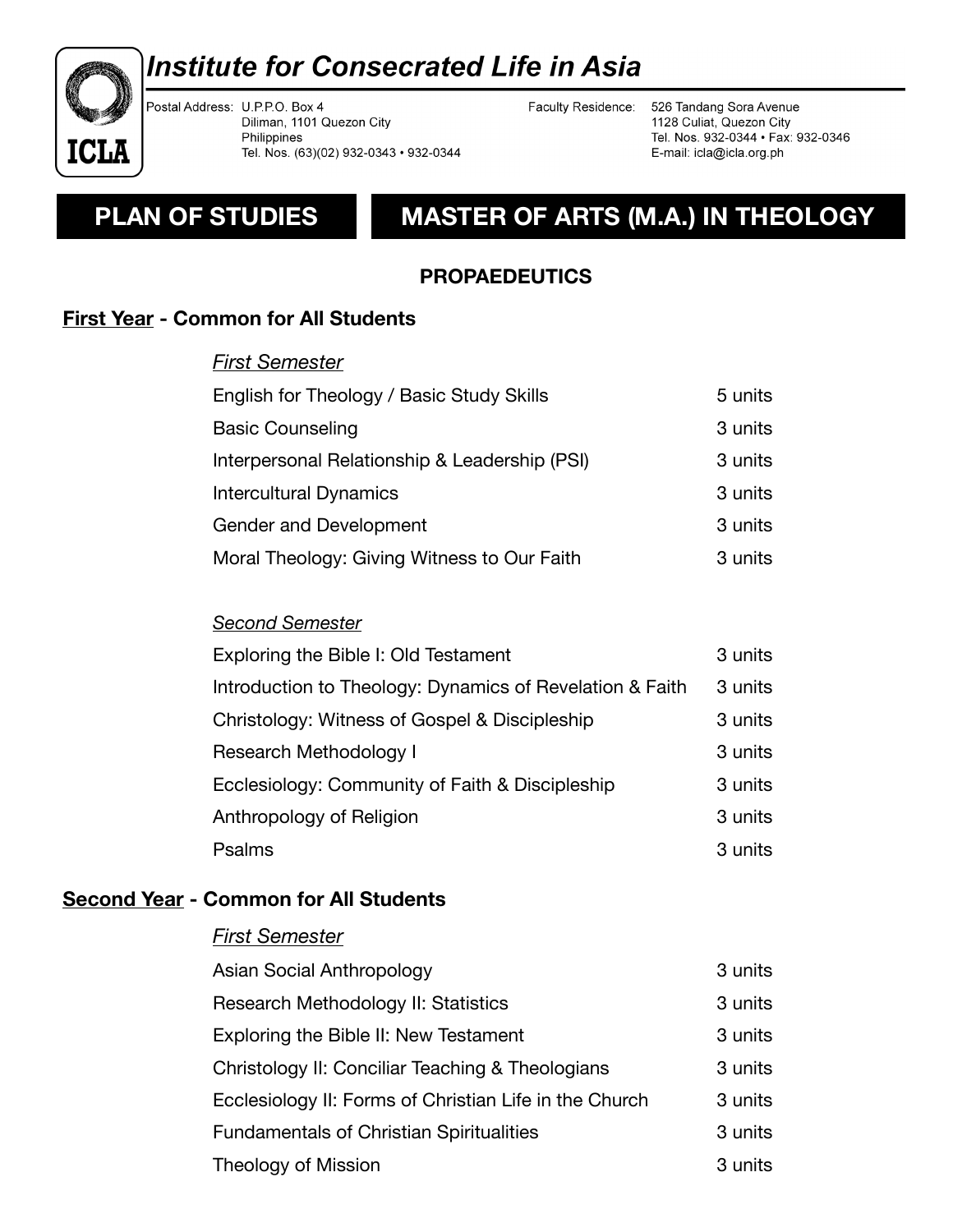

Postal Address: U.P.P.O. Box 4 Diliman, 1101 Quezon City Philippines Tel. Nos. (63)(02) 932-0343 · 932-0344

Faculty Residence: 526 Tandang Sora Avenue 1128 Culiat, Quezon City Tel. Nos. 932-0344 · Fax: 932-0346 E-mail: icla@icla.org.ph

### **Major in Consecrated Life**

The program's vision is integrative. Consecrated Life is studies in its essential relationships with the other forms of life in the Church, especially that of the Laity and of Ordained Ministers. It is designed to equip and train men and women to continue the reflection in faith of the Consecrated Life in its various aspects (*Vita Consecrata*, n. 13) in a systematic, dynamic, dialogical, and creative manner. The theological approach is interdisciplinary. Anthropology, History, Sociology, Psychology, and other human sciences are engaged with a view to fuller understanding and living of the Christian discipleship according to Evangelical counsels. The main context of the study and reflection in faith is Asia. The program intends to help give birth to a Consecrated Life that is truly Christian and, at the same time, rooted in the cultural and spiritual traditions of Asia.

| <b>Second Year</b> | <b>Second Semester</b>                                                 |         |  |
|--------------------|------------------------------------------------------------------------|---------|--|
|                    | History of Consecrated Life I: General Liturgy<br>and Consecrated Life | 3 units |  |
|                    | Anthropology of Consecrated Life I:<br>Theo-Anthropology Foundation    | 3 units |  |
|                    | Theology of Consecrated Life I: Vocation                               | 3 units |  |
|                    | <b>Mission of Consecrated Life</b>                                     | 3 units |  |
|                    | Communion and Community in Consecrated Life                            | 3 units |  |
| <b>Third Year</b>  | <b>First Semester</b>                                                  |         |  |
|                    | Psychology and Consecrated Life                                        | 3 units |  |
|                    | Canon Law: Juridical Aspects of Consecrated Life                       | 3 units |  |
|                    | Spirituality and the Environment: JPIC                                 | 3 units |  |
|                    | Pneumatology: Charism                                                  | 3 units |  |
|                    | <b>History of Christian Spiritualities</b>                             | 3 units |  |
|                    | Formative Process in Consecrated Life                                  | 3 units |  |
|                    | Theology of Consecrated Life II: Evangelical Counsels                  | 3 units |  |
|                    | <b>Second Semester</b>                                                 |         |  |
|                    | Theology of Consecration: The Consecration of<br>the Religious         | 3 units |  |
|                    | Spirituality and Gender                                                | 3 units |  |
|                    | <b>Biblical Foundation of Consecrated Life</b>                         | 3 units |  |
|                    | Prophecy and Mysticism                                                 | 3 units |  |
|                    | Inter-religious Dialogue                                               | 3 units |  |
|                    | <b>Asian Spiritual Traditions</b>                                      | 3 units |  |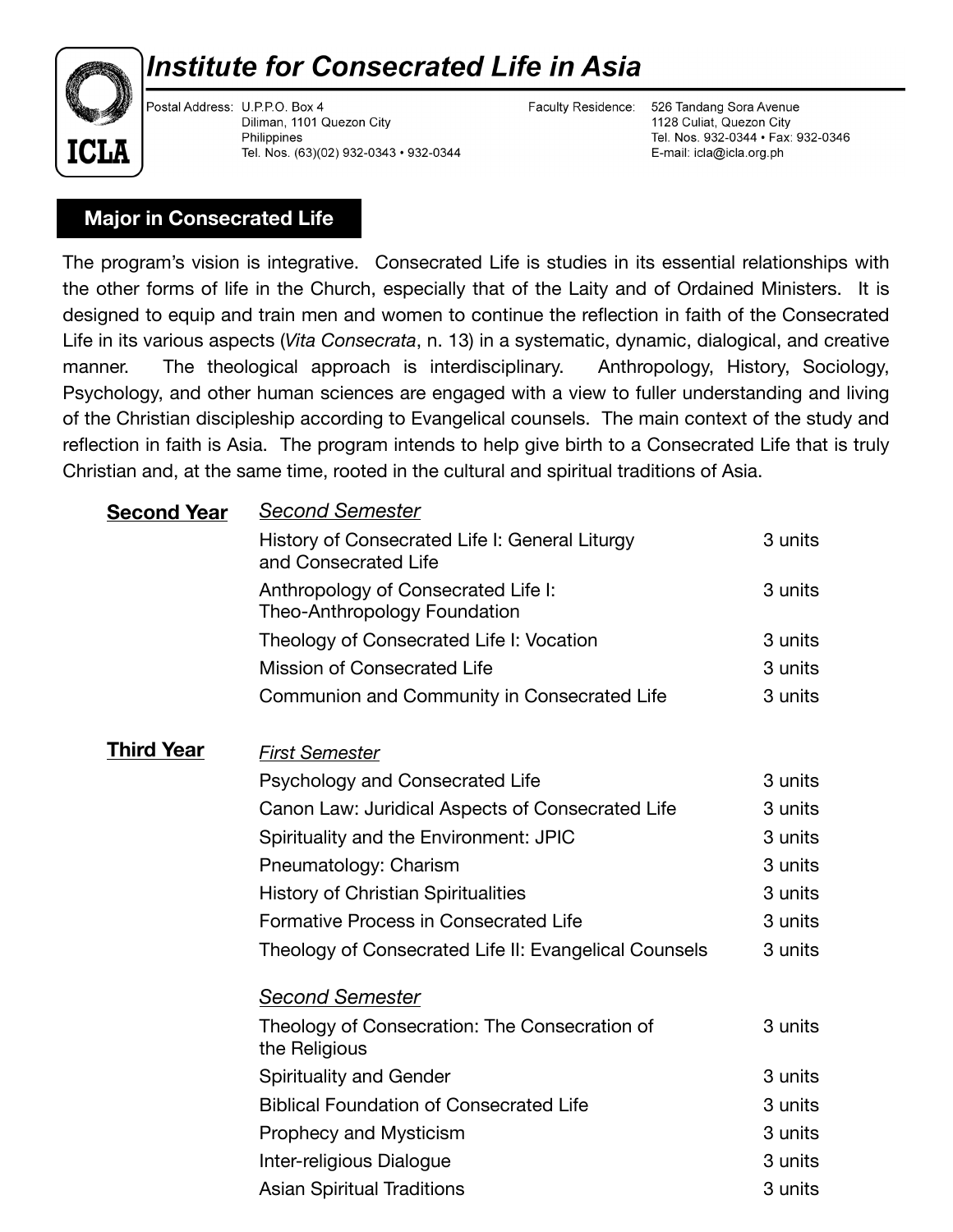

Postal Address: U.P.P.O. Box 4 Diliman, 1101 Quezon City Philippines Tel. Nos. (63)(02) 932-0343 · 932-0344

Faculty Residence: 526 Tandang Sora Avenue 1128 Culiat, Quezon City Tel. Nos. 932-0344 · Fax: 932-0346 E-mail: icla@icla.org.ph

#### **Major in Spirituality**

The M.A. Program in Spirituality is directed towards the formation, education, and training of religious lay men and women in the area of Christian spirituality and spiritual accompaniment. It is designed to provide a fundamental theoretical framework as well as an effective knowledge and praxis of Christian Spirituality within the context of Asia. It exposes the students to the different Asian spiritual traditions and their respective forms of meditation and other spiritual practices. In this way, the students will "*be familiar…with their religious traditions*" and "*may learn by sincere and patient dialogue what treasures a generous God has distributed among the nations of the earth*" (AG, n. 11) .

| <b>Second Year</b> | <u>Second Semester</u>                               |         |
|--------------------|------------------------------------------------------|---------|
|                    | <b>Asian Spirituality</b>                            | 3 units |
|                    | <b>Spirituality and Practice</b>                     | 3 units |
|                    | <b>Mission Spirituality</b>                          | 3 units |
|                    | <b>Contemporary Spirituality</b>                     | 3 units |
|                    | Communion and Community in Consecrated Life          | 3 units |
| <u>Third Year</u>  | <u>First Semester</u>                                |         |
|                    | Theology of Consecrated Life II: Evangelical Courses | 3 units |
|                    | <b>History of Christian Spiritualities</b>           | 3 units |
|                    | Spirituality and the Environment: JPIC               | 3 units |
|                    | Pneumatology: Theology of Charism                    | 3 units |
|                    | Spirituality of the Priesthood                       | 3 units |
|                    | <b>Second Semester</b>                               |         |
|                    | Prophecy and Mysticism                               | 3 units |
|                    | <b>Biblical Spirituality</b>                         | 3 units |
|                    | <b>Spirituality and Gender</b>                       | 3 units |
|                    | Eastern Christian Spiritual Tradition                | 3 units |
|                    | Spirituality of Laity                                | 3 units |
|                    |                                                      |         |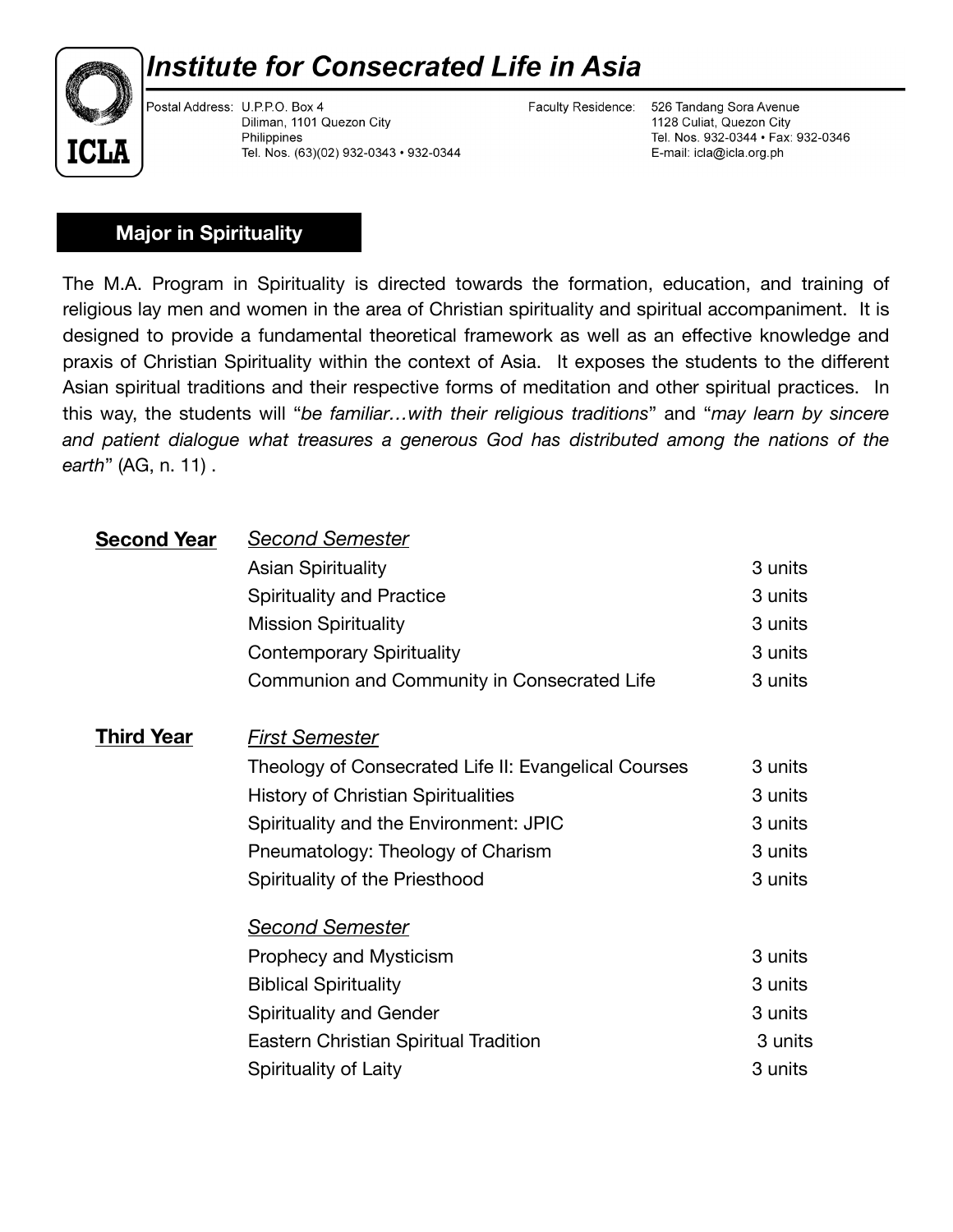

Postal Address: U.P.P.O. Box 4 Diliman, 1101 Quezon City Philippines Tel. Nos. (63)(02) 932-0343 · 932-0344

Faculty Residence: 526 Tandang Sora Avenue 1128 Culiat, Quezon City Tel. Nos. 932-0344 · Fax: 932-0346 E-mail: icla@icla.org.ph

### **Major in Missiology**

The Missiology Program aims to form mkissiologists and missionaries who will be instrumental in the service of God's Reign, especially in the Philippines, Asia and the Pacific. In particular, the Program aims to equip the students with theoretical and practical skills on how to "dialogue with life" - dialogue with other cultures, with the poor and marginalized, and with peoples of other religious traditions.

The growth of the emergent churches, especially in Asia and the Pacific, challenges local churches to provide personnel who will help maintain and promote this growth along the theological reflections of the FABC. One way of assisting the Church in this process of growth through Missiology.

| <b>Second Year</b> | <b>Second Semester</b>                 |         |
|--------------------|----------------------------------------|---------|
|                    | <b>Biblical Foundation of Mission</b>  | 3 units |
|                    | <b>Mission Spirituality</b>            | 3 units |
|                    | <b>Mission Anthropology</b>            | 3 units |
|                    | Theology of Harmony                    | 3 units |
|                    | <b>History of Mission</b>              | 3 units |
|                    |                                        |         |
| <b>Third Year</b>  | <b>First Semester</b>                  |         |
|                    | <b>Contemporary Mission Situation</b>  | 3 units |
|                    | Mission in Asia Today                  | 3 units |
|                    | Mission and Inculturation              | 3 units |
|                    | Spirituality and the Environment: JPIC | 3 units |
|                    | <b>Mission and Liberation</b>          | 3 units |
|                    | <b>Second Semester</b>                 |         |
|                    | Missiography: Geography of Mission     | 3 units |
|                    | <b>Theology of Culture</b>             | 3 units |
|                    | Mission in the City                    | 3 units |
|                    | Inter-religious Dialogue               | 3 units |
|                    | <b>Mission and Ecumenism</b>           | 3 units |
|                    |                                        |         |